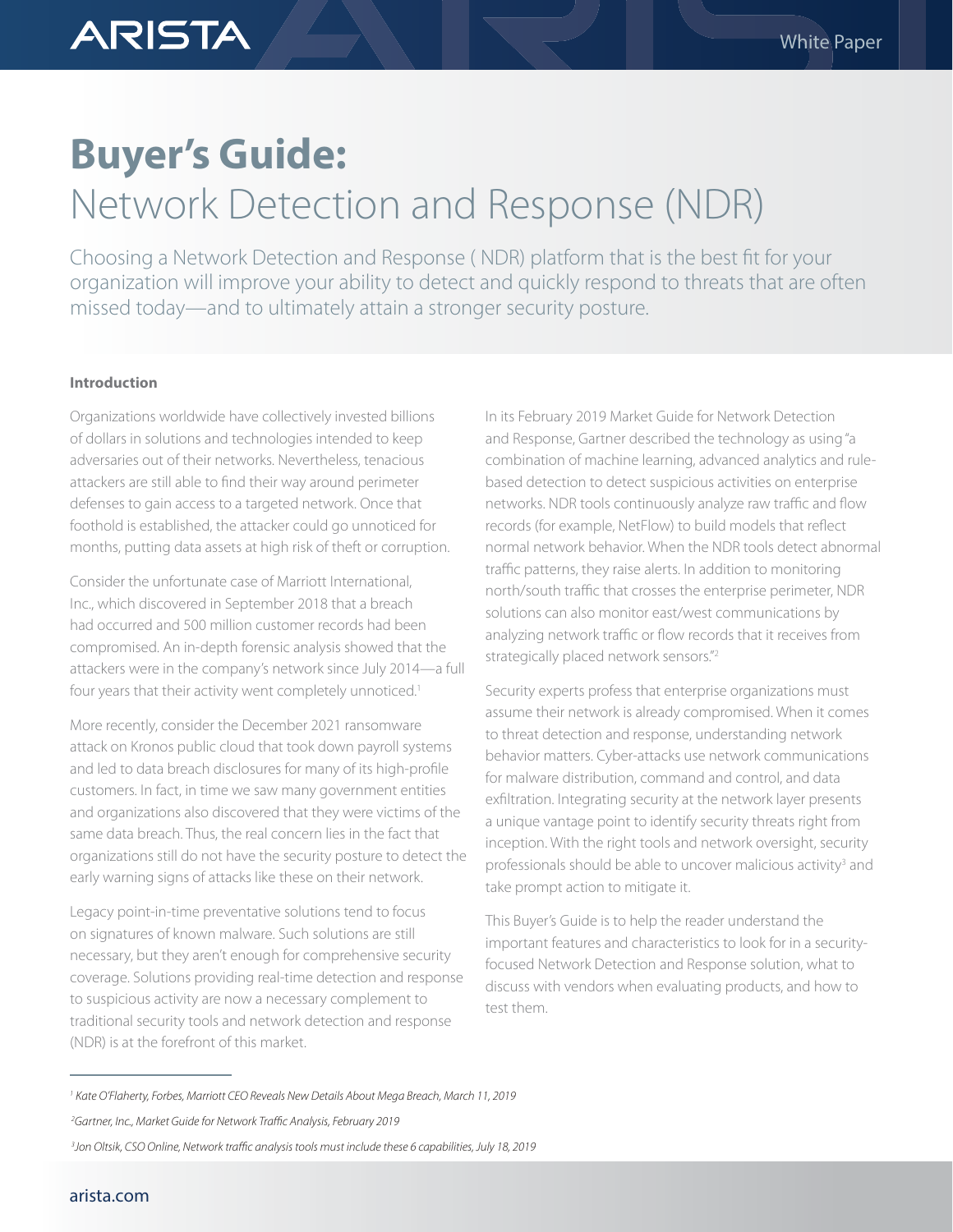# **Critical Criteria**

Here's a look at the critical criteria that matter most to enterprise customers.

## **TEST CASES**

### **IoT Visibility and Threat Detection**

IoT devices, or any of the many things in the internet of things, are nonstandard computing devices that connect wirelessly to a network and have the ability to transmit data. IoT involves extending internet connectivity beyond standard devices, such as desktops, laptops, smartphones and tablets, to any range of traditionally dumb or non-internet-enabled physical devices and everyday objects. Embedded with technology, these devices can communicate and interact over both the intranet and internet, and they can be remotely monitored and controlled. Thus, a device can be made to perform malicious behaviors.

### **Test Considerations**

How would the NTA solution detect when an IoT device connects to an external server (attacker controlled) and uploads data to a destination server? Would this work if the compromised device was already in the network before the NTA solution was deployed?

### **Lateral Movement Detection**

Kerberos is a computer-network authentication protocol that works on the basis of tickets to allow nodes communicating over a non-secure network to prove their identity to one another in a secure manner. Kerberos authentication is currently the default authorization technology used by Microsoft Windows, and implementations of Kerberos exist in Apple OS, FreeBSD, UNIX, and Linux. Kerberos requires trusted third-party authorization to verify user identities.

### **Test Considerations**

Can the NTA solution deeply parse authentication protocols like Kerberos as well as application protocols like SMB and Microsoft Remote Desktop Protocol? If not, how would the solution detect threats such as credential abuse and lateral movement?

## **Data**

As the lifeblood of any NDR platform, activity data tells the story of the traffic on the network—where it originates, where it's going, who the sender is, what device it came from, and so on. The broader and deeper the data collected, consumed, and analyzed – including current and historical data – the better it tells a more complete and contextual story.

Legacy NetFlow-based solutions are limited in their depth of visibility (just port and IP address information along with the protocols) and lack the context to identify modern devices or threats. To understand the true attack surface and preempt modern threats, getting access to real-time, ground-truth data about the network devices' state and, if required, the raw packets is paramount.

Look for a solution that provides deep visibility into network traffic – the full stack (rather than just metadata), network logs, net flow, alerts from other systems, or other subsets of data. Looking at data from the full network stack helps uncover a broader set of threats, especially those that blend in with business-justified" activity.

The tool should also deliver a broad array of visibility, including devices, users, applications, and organizations, rather than just IP addresses. This enables resolving the relationships among these entities and helps to uncover threats within north-south and east-west communications with low false positives and negatives.

Additionally, the ability to monitor IoT traffic, protocols, devices, etc., is an up-andcoming need that will grow more important as more companies connect more types of "things" to their network and the threat surface grows ever larger. The best NDR platforms will support a broad set of use cases rather than forcing the need for specific solutions focused on IoT security, etc.

Another factor that can be important to some companies, including highly regulated ones, is organizational data privacy. This pertains to where an NDR stores and analyzes the customer data. Some vendors take the data off-premise and into the vendor's cloud, resulting in regulatory non-compliance for those companies that must maintain their data on-premise or in their private cloud.

### **Key questions to ask vendors**

- What data sources are used as input to the NDR solution?
- What level of network visibility does the platform provide?
- Is data taken out of the customer's environment for any reason?
- How far along is the organization in its cloud, mobile, and hybrid workspace adoption?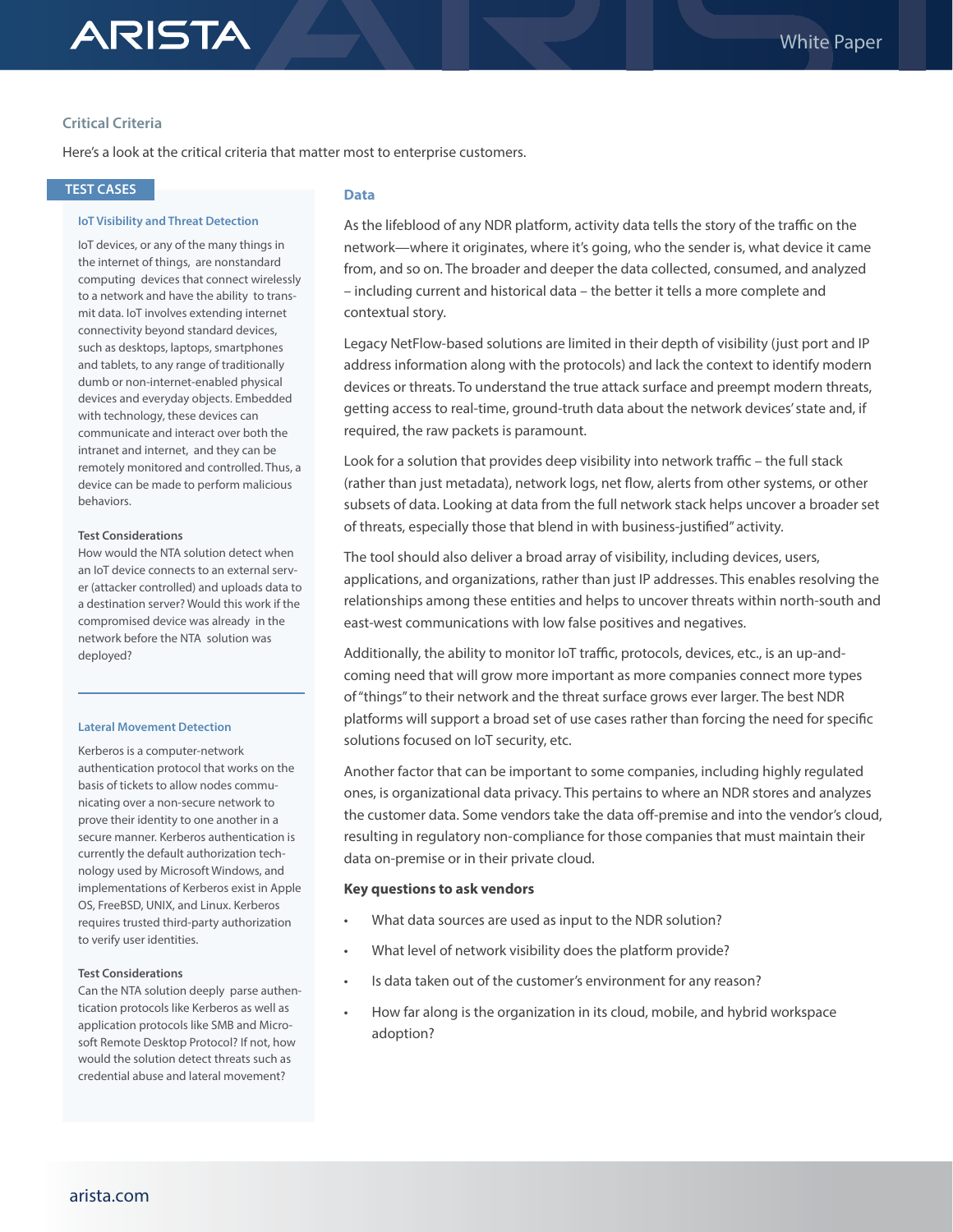## **Data Science and Analytics**

**ARISTA** 

Data science and analytics deliver the ability to obtain insights and information from the data collected across the network. An NDR solution uses various scientific methods, processes, algorithms, and analytical systems to extract these insights from structured and unstructured data.

The intent is to develop sufficiently detailed information about a genuine threat so that an automated response can be taken and a security analyst can be assigned to delve into the situation.

It's one thing to process the data as individual data elements. Still, it is more useful to look at the data and determine who is talking in the network and to understand the context—i.eWhat are the devices, the users, the applications, and how are they interacting with each other? Look for an NDR solution that automates this correlation and analysis.

This is important because humans don't think in terms of IP addresses. For example, consider what is more important for a security analyst to know: that IP address 10.1.2.3 did something unusual, or that the user Joe, who is in Marketing and uses a Windows PC, accessed an application typically used by Finance employees.

A second key characteristic to look for is "features" in machine learning jargon. A feature is an individual measurable property or characteristic of a phenomenon being observed.

Features help provide context to a scenario. For example, contrast these scenarios: "Device A is uploading a lot of data to the cloud." vs. "Device A is uploading a lot of data to Dropbox, and the source of that data is a Python script." It's easy to see which alert would be more beneficial to a security analyst.

Therefore, look for a solution that provides a significant number of security-specific features because that, in turn, enables high fidelity threat detection with a low number of false positives.

### **Key questions to ask vendors**

- Describe how the product correlates individual observations to build context around flagged behaviors or activities.
- Describe the number and assortment of security-specific machine learning features used to detect threats.
- Recognizing that not all anomalies are malicious and not all malicious behavior is anomalous, describe how the system is trained to recognize genuine threats worthy of follow-up.

### **Use of Machine Learning**

Another important characteristic of an NDR solution is the type(s) of machine learning it uses. Unsupervised learning is the training of an artificial intelligence (AI) algorithm using information that is neither classified nor labeled and allowing the algorithm to act on that information without guidance. Supervised learning is a system in which both input and desired output data are provided and labeled for classification to provide a learning basis for future data processing.

## **TEST CASES**

### **Data Exfiltration**

DNS data exfiltration is a way to exchange data between two computers without any direct connection. The data is exchanged through DNS protocol on intermediate DNS servers. During the exfiltration phase, the client makes a DNS resolution request to an external DNS server address. Instead of responding with an A record in response, the attacker's name server will respond back with a CNAME, MX or TXT record, which allows a large amount of unstructured data to be sent between attacker and victim.

### **Test Considerations**

Does the NTA solution inspect DNS at a granular enough level to uncover such a threat or is the attacker able to fly under the radar by taking advantage of a common blind spot given how prevalent DNS traffic is?

### **Living off the Land Detection**

An insider threat is a malicious threat to an organization that comes from people within the organization, such as employees, former employees, contractors or business associates, who have inside information concerning the organization's security practices, data and computer systems.

#### In this test case, a malicious

insider "lives off the land" and uses common system administration tools to enumerate the network and gather sensitive data from SMB shares. The attacker then stages all the stolen data onto popular cloud service provider infrastructure.

### **Test Considerations**

Can the solution detect malicious activity by someone inside the organization that appears to follow acceptable behavior? How would this be done?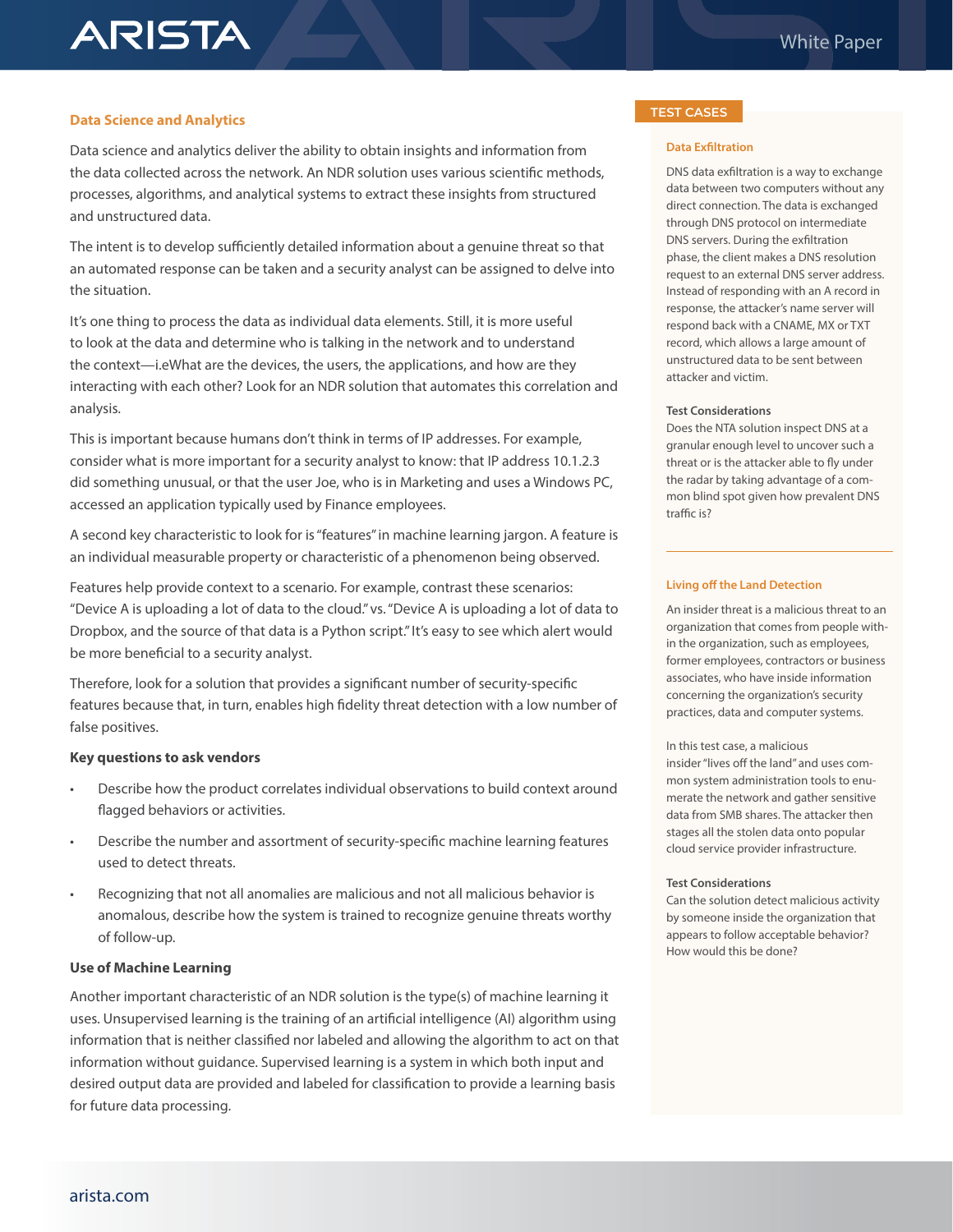

Some NDR solutions only use an unsupervised learning model. They study the customer's environment for a few weeks or longer, and then if something changes in the environment after that, it is flagged as an anomaly. This is a one-dimensional approach to machine learning that can lead to excessive false positives or the need to retrain the algorithms.

 For example, consider the scenario where an organization deploys a new cloud-based data backup utility. Suddenly many users are sending excessive amounts of data to the cloud, and the NDR system labels this as anomalous behavior because it's different behavior than was originally learned.

This causes two problems. One, an analyst will waste time investigating this anomalous (but not malicious) activity, and two, the NDR system needs to be retrained to understand the new behavior patterns. This latter situation must be factored into operational costs if the system needs weeks, once again, to model all the entities' behaviors.

 An ensemble approach that includes both unsupervised and supervised learning reduces the level of effort for the human analysts after something has been flagged as bad behavior.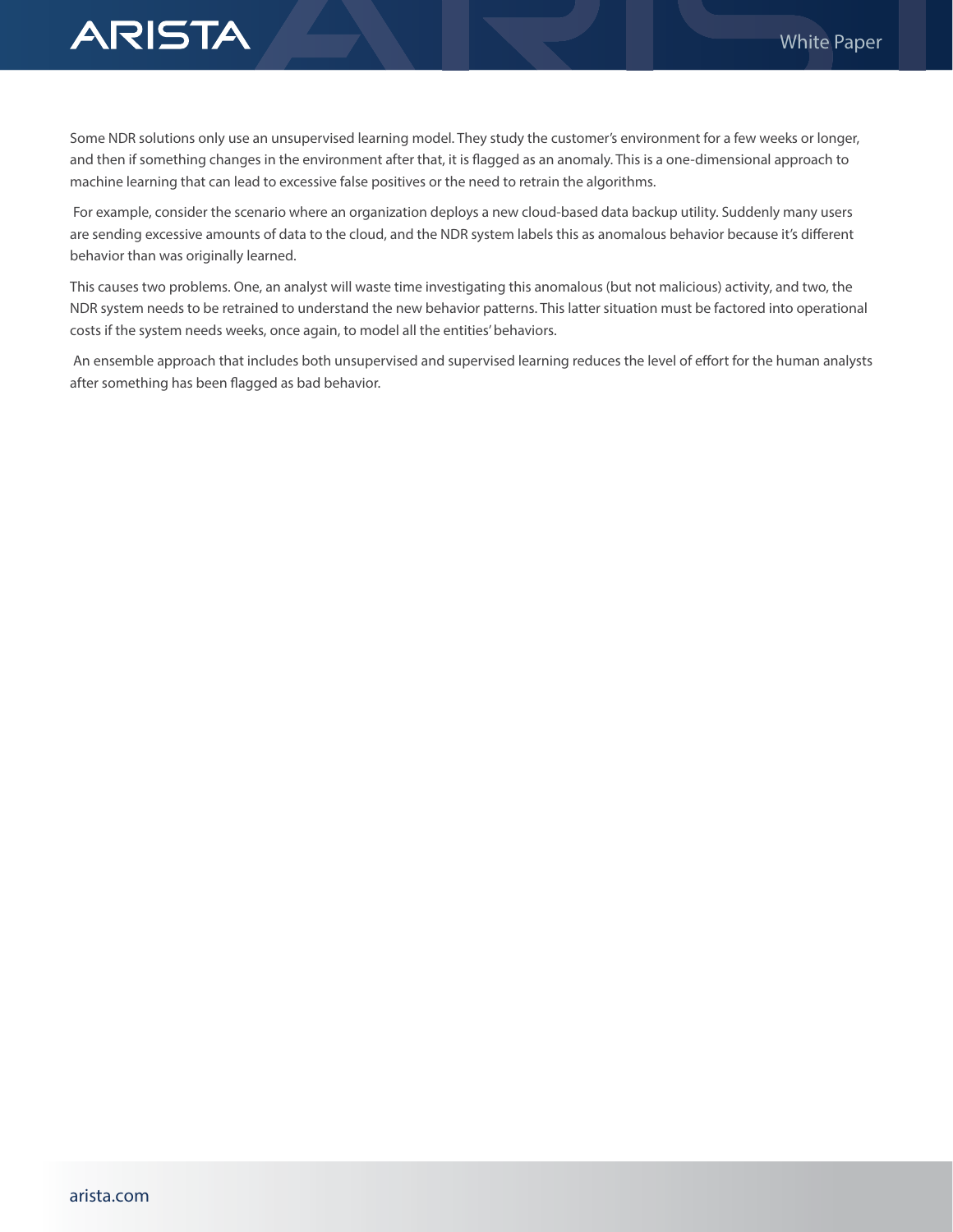# **ARISTA**

### TEST CASE

### **Man in the Browser Detection**

With an ever-increasing amount of business duties fulfilled through the usage of the web browser – e.g. email, CRM, collaborating etc. – having a program or a malicious actor being able to intercept and manipulate that data is a large risk for an enterprise. Browser extensions are increasingly the attacker's tool of choice, since these are easy to create (unlike advanced malware), can be installed on the machine easily through social engineering and have unfettered access to everything the victim user has access to in the browser.

### **Test Considerations**

Does the NTA solution have the ability to detect data theft originating from a malicious Chrome extension that uploads data to an external server for later access?

### **Supported Use Cases**

Many security tools are built around use cases or scenarios likely to be found in customers' environments. The more use cases a solution can support, and the more specific those cases are to security practitioners, the better value and quicker return on investment (ROI) the tool can provide for the security team.

There are two aspects to the breadth of use cases a solution can provide. One is to help an organization with its current security needs, and the other is to help as the security program matures, e.g., to perform functions like digital forensics and threat hunting.

Here are some of the most important use cases that a good NDR tool should support.

### **Detect Known Attacker TTPs**

Historically, most threat detection has occurred through indicators of compromise (IOCs). However, these days attackers are smart enough to keep changing those indicators, so a more effective way to detect threats is by modeling an adversary's tactics, techniques, and procedures (TTPs).

For example, instead of searching for a particular domain, which an attacker can change quite easily, look at the infrastructure behind the domain. Where is it registered? Where is it being hosted? What is the autonomous system number (ASN) for the host network? How long has the domain existed?

These are things an attacker can't change quite as easily. An effective NDR solution provides these types of adversarial models out of the box but also allows a customer to customize or build its own models for TTPs that are specially custom to their organization.

### **Threat Hunting**

An effective NDR platform must be able to automate threat hunting. Security analysts need information that has already been correlated and distilled to point them in the right direction of the security incident. Security teams with access to vital contextual data, historical forensics, and AI-driven threat hunting capabilities are able to speed up both time to detection and time to remediation.

By building threat hunting into the NDR platform and even into the network switching infrastructure itself, organizations can deploy a deep packet-inspection security analytics solution as part of their network fabric.

### **Retrospective Detection**

Whenever a new attacker TTP emerges, organizations should investigate whether that TTP has unknowingly occurred in their environment in the past. This necessitates the ability to search back in time to automatically surface relevant behaviors and visualize the entire lifecycle of the attack

For example, an intelligence service might issue information about a type of attack that has been lurking in the network but is newly disclosed publicly. The organization can look back in time to see if there are any signs of that attack in the network over a historical period of time.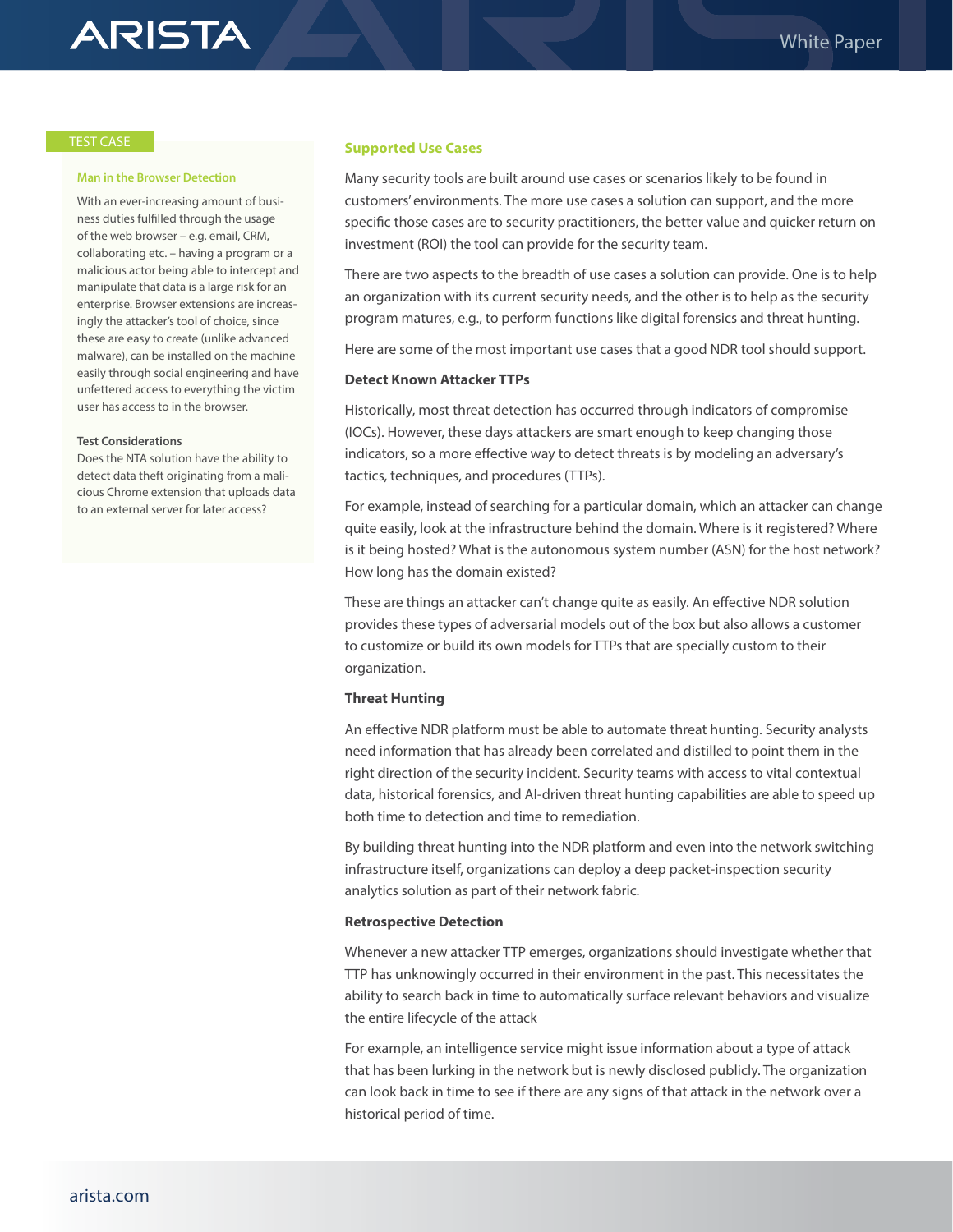### **Encrypted Traffic Visibility**

**ARISTA** 

More and more network traffic is getting encrypted, and organizations are increasingly hesitant to decrypt it due to the policy and privacy implications involved. Attackers are attuned to this hesitancy and are increasingly using encrypted traffic to evade network detection.

Encrypted traffic analysis solutions enable the identification of the applications that are communicating and the nature of the traffic that is going over the wire, among other aspects—because context is everything.

For example, it might not be of concern when an encrypted file is transferred over a Zoom meeting session, but if that file is transferred from a PowerShell script to a Dropbox account, which is unusual, it might be more concerning.

An effective NDR product will offer means for analyzing encrypted traffic without needing to inspect the actual content of the traffic to determine if it is suspicious. In addition, NDR solutions should not require agents to be installed for performing such analysis.

## **Incident Response and Forensics**

Security threats that are not instantly blocked by preventative security tools eventually turn into incidents that must be detected, and then human security specialists need to intervene to respond.

Network traffic can show exactly who and what is active on the network over any time interval. The NDR platform should enable building endpoint profiles from network communications to quickly present investigators with the information required to close security issues.

### **Key questions to ask vendors**

- Give examples of specific use cases that the NDR solution can support out of the box
- Does the solution provide the means to create and automatically hunt for threats custom to the organization?
- How effectively does the solution support the security operations workflow, from network visibility to detection, investigations, incident response, and digital forensics?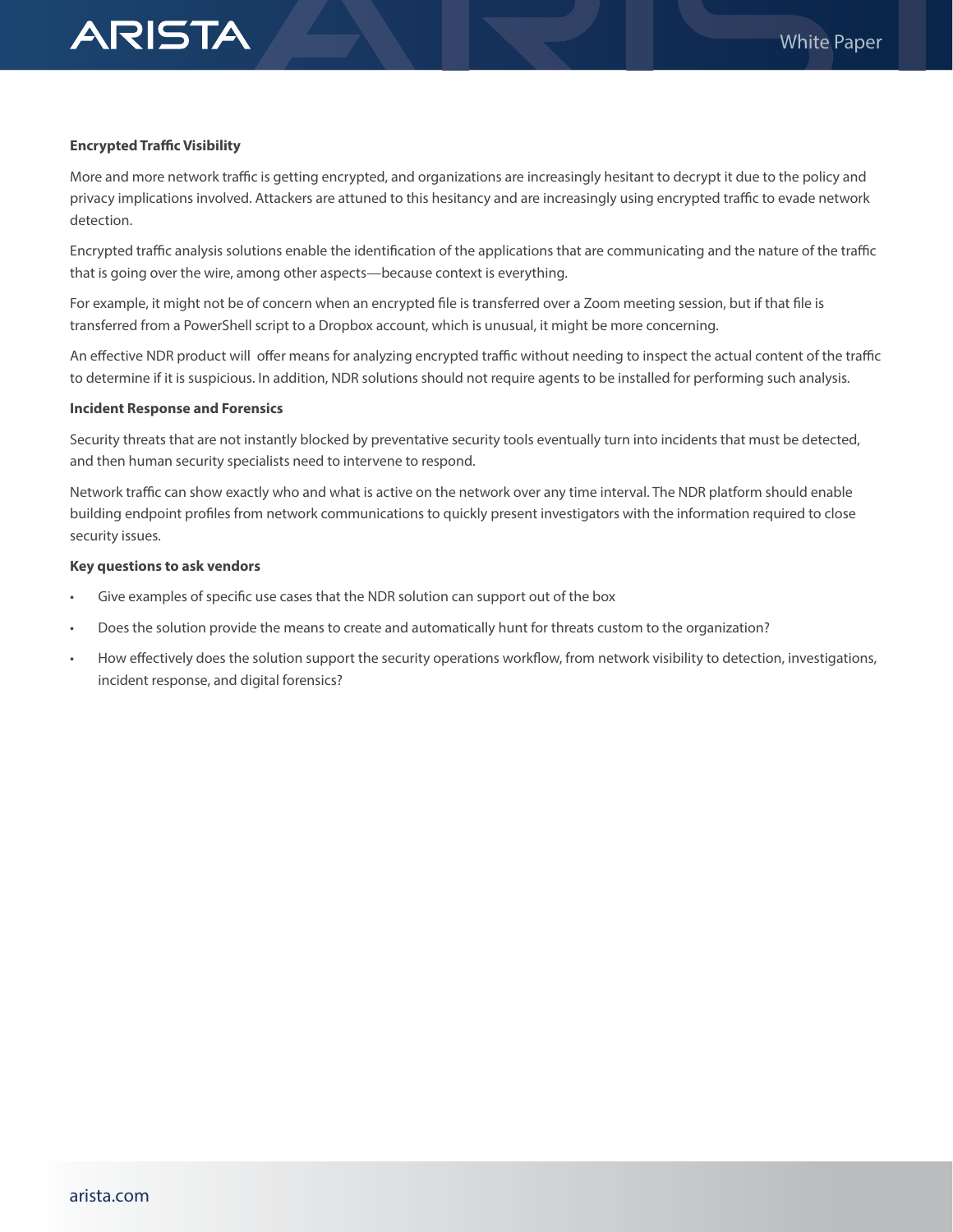

## **Company Background**

When it comes to an advanced solution like Network Detection and Response, there is no substitute for deep subject matter knowledge and expertise; i.eThe solution vendor should have "security DNA" and an understanding of hybrid networks to the device level. It's important to consider the company background, financial stability, and how much experience they have in establishing security at the network layer specifically as opposed to other aspects of network traffic processing, e.g., network performance management. This is important since it often reflects in the product user experience and who the workflows actually target.

### **Key questions to ask vendors**

- Has this platform been purpose-built to focus on the security aspects of the network?
- Is the platform built to scale demands from hybrid networks of today?
- What kind of security education/experience/threat research expertise does the team (including executives and company advisors) possess?
- If the product is pivoting from a related space, what level of effort and threat research has gone into making sure the workflows are effective for security practitioners?

## **Santa Clara—Corporate Headquarters** 5453 Great America Parkway, Santa Clara, CA 95054

Phone: +1-408-547-5500 Fax: +1-408-538-8920 Email: info@arista.com

**Ireland—International Headquarters** 3130 Atlantic Avenue Westpark Business Campus Shannon, Co. Clare Ireland

**Vancouver—R&D Office** 9200 Glenlyon Pkwy, Unit 300 Burnaby, British Columbia Canada V5J 5J8

**San Francisco—R&D and Sales Office** 1390 Market Street, Suite 800 San Francisco, CA 94102

#### **India—R&D Office**

Global Tech Park, Tower A, 11th Floor Marathahalli Outer Ring Road Devarabeesanahalli Village, Varthur Hobli Bangalore, India 560103

**Singapore—APAC Administrative Office** 9 Temasek Boulevard #29-01, Suntec Tower Two Singapore 038989

**Nashua—R&D Office** 10 Tara Boulevard Nashua, NH 03062



Copyright © 2022 Arista Networks, Inc. All rights reserved. CloudVision, and EOS are registered trademarks and Arista Networks is a trademark of Arista Networks, Inc. All other company names are trademarks of their respective holders. Information in this document is subject to change without notice. Certain features may not yet be available. Arista Networks, Inc. assumes no responsibility for any errors that may appear in this document. April 25, 2022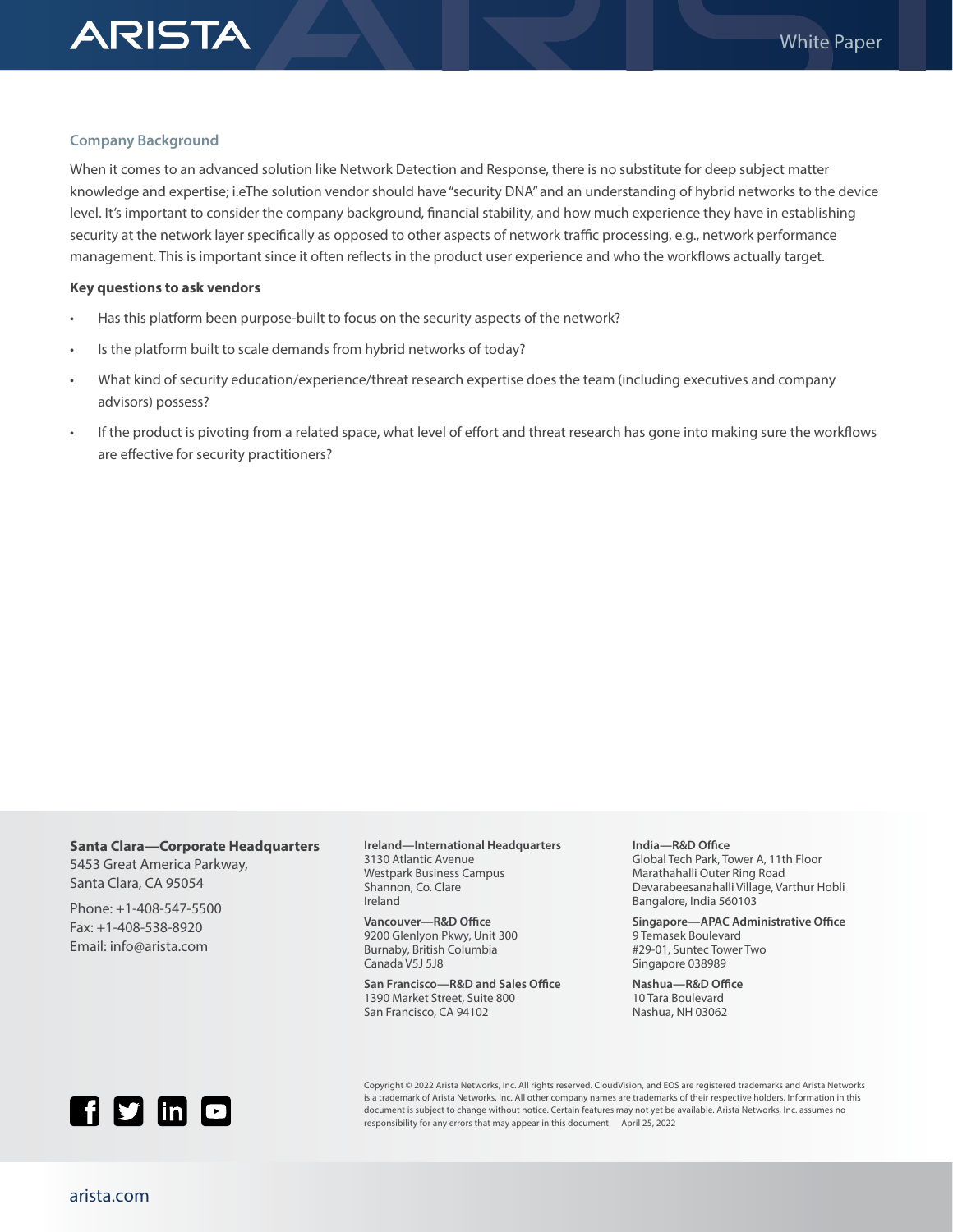

# **Checklist for Security-Focused Network Traffic Analysis Solutions**

Security threats that are not instantly blocked by preventative security tools eventually turn into incidents that must be detected, and then human security specialists need to intervene to respond.

| DATA FEATURES, CHARACTERISTICS AND CAPABILITIES                                                                          |                                    |
|--------------------------------------------------------------------------------------------------------------------------|------------------------------------|
| Deep visibility - the solution looks at the full stack of network traffic, Layer 2 on up                                 | Yes<br> No                         |
| Broad visibility - collects data about devices, users, applications and organizations rather than just IP addresses      | Yes<br>∣No                         |
| loT, OT and cloud network support - ability to monitor loT, OT and cloud traffic, devices, protocols                     | Yes<br>$\overline{\mathsf{No}}$    |
| <b>DATA SCIENCE AND ANALYTICS</b>                                                                                        |                                    |
| Data points are automatically correlated and analyzed in context of the entities on the network rather than IP addresses | <b>Yes</b><br>No                   |
| A significant number of security-specific "features" that enable high-fidelity threat detection with low false positives | Yes<br>$\overline{\mathsf{No}}$    |
| An ensemble of machine learning models                                                                                   | $\rfloor$ Yes<br>No                |
| <b>USE CASES</b>                                                                                                         |                                    |
| Detects known attacker TTPs by enabling adversarial modeling                                                             | <b>Yes</b><br> No                  |
| Allows retrospective detection of signs of attack                                                                        | Yes<br>l No                        |
| Provides visibility into encrypted traffic without requiring decryption                                                  | Yes<br> No                         |
| Allows customer to customize or create own use cases and detection models                                                | No<br><b>Yes</b>                   |
| Enables incident response, forensics and threat hunting                                                                  | Yes<br>$\overline{\phantom{a}}$ No |
| <b>DEPLOYMENT AND EXTENSIBILITY</b>                                                                                      |                                    |
| Provides comprehensive network coverage without the need for excessive numbers of sensors                                | <b>Yes</b><br>No                   |
| Sensors can be physical or virtual, as needed                                                                            | Yes<br> No                         |
| Solution is a platform that operates well with other security tools                                                      | <b>No</b><br> Yes                  |
| Endpoint software agents are not necessary for any part of the analysis                                                  | Yes<br>$\overline{\mathsf{No}}$    |
| Can the solution scale to accommodate the security needs of hybrid networks?                                             | Yes<br>$\overline{\mathsf{No}}$    |
| <b>COMPANY BACKGROUND</b>                                                                                                |                                    |
| Platform is purpose-built for security analysis                                                                          | No<br><b>Yes</b>                   |
| Solution provider has deep security experience and expertise                                                             | No<br> Yes                         |
| Solution provider can build security at the network layer                                                                | Yes<br>No                          |